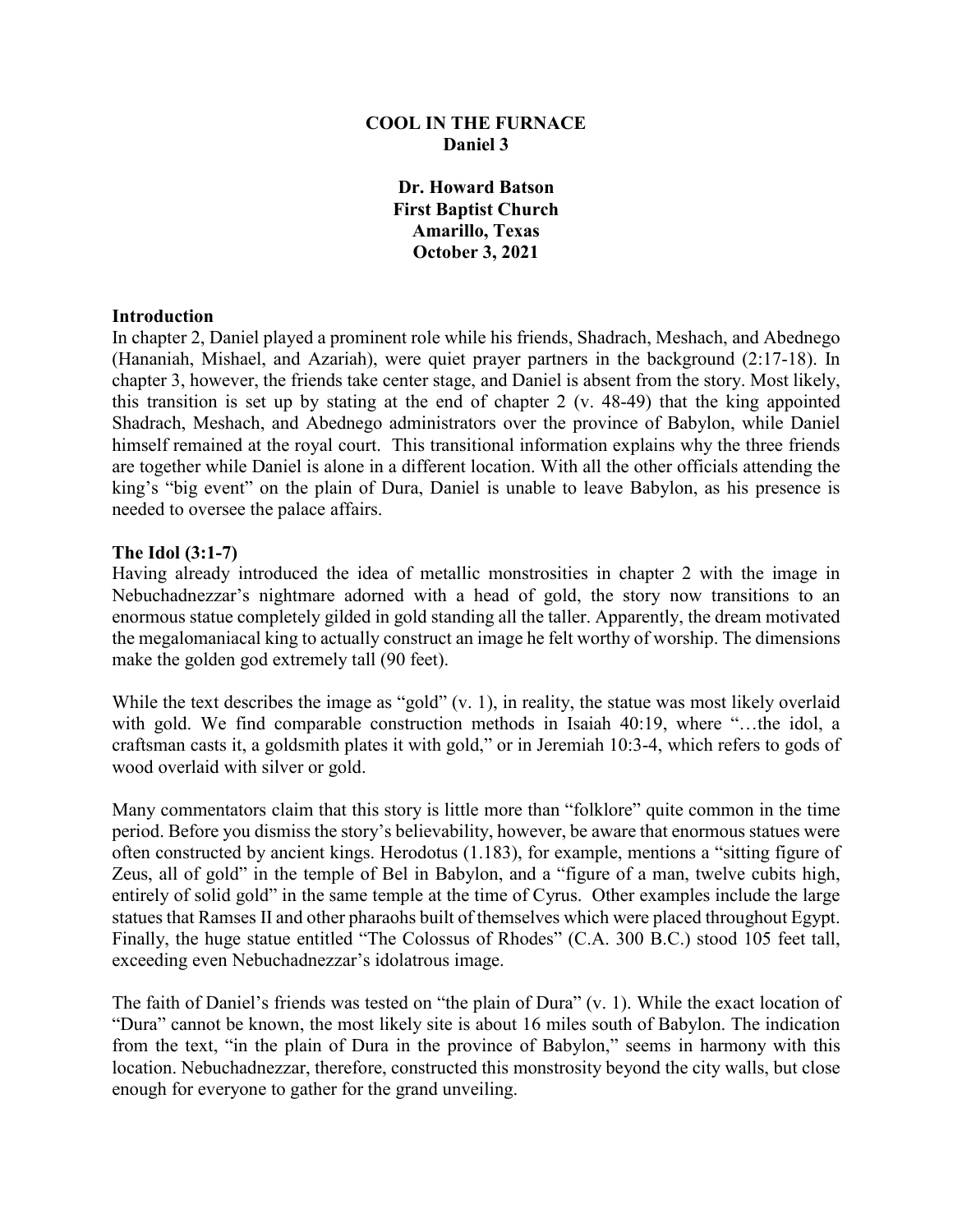Much has been written concerning the exact identity of the idol. Was it a depiction of the megalomaniacal monarch himself? Was it an image of one of the gods of Babylon, perhaps Marduk, the chief god of the city of Babylon and the national god of Babylonia? Perhaps we would do well not to speculate, since the text itself is silent concerning the exact identity of the statue. In the end, it matters little whether the stone was an image of the megalomaniacal king, a pagan deity, or simply an obelisk (like the Washington Monument). In all cases, to bow down to the image would be tantamount to breaking the first two of the Ten Commandments: "You shall have no other gods before me," and, "You shall not make for yourself an idol, or any likeness of what is in heaven above or on earth beneath or in the water under the earth. You shall not worship them or serve them; for I, the Lord your God, am a jealous God…" (Deuteronomy 5:7-8).

The king called together all the ranking officials in the kingdom. The attendees appear in descending order, most likely from the highest ranking (satraps) to the lowest (all the rulers of the provinces). The rhythm of repeating all the various classifications of officials served to build the official expectation that everyone will obey the king and bow.

During this dedication of the king's pet project, the king's herald issued a clarion call of expectation, indicating that at the moment the orchestra struck the first note, everyone was to fall down and worship the golden image that Nebuchadnezzar the king had erected.

We can easily envision the scene. The orchestra had already been tuned to the first chair, the officials were seated in order of importance, and the gold god was glittering on the plain of Dura. Through the fancy fanfare and stately statue, Nebuchadnezzar communicated his own glory to all of his subjects. This was power and prestige, vainglory and volume, kingship and kingdom all wrapped up in one metallic monstrosity.

## **The Accusation (3:8-12)**

The Babylonian bagpipes sounded; the Chaldean cornets blasted away. And every dignitary from every nation in the kingdom fell down in submission to worship the golden image, the nine-storytall metallic monstrosity. Everyone, that is, except Daniel's friends.

Have you ever been left standing when everyone else was seated? That was the very uncomfortable situation facing the Jewish men. Although Nebuchadnezzar himself had not seen them, some of their Chaldean counterparts had. Well aware that no Jew could, in good conscience, bow to any other god rather than his own, these Chaldean counselors were focused on the friends of Daniel, watching and wondering, "Will they bow down?" As readers of the story, we also ponder, "Will they give in? Will they bow down to an idol?"

In verse 8, **"certain Chaldeans"** came forward and accused **"the Jews"** of failing to fall before the statue. Literally, the Chaldeans are said to have "eaten the pieces of" the Jews. Perhaps this was an ancient idiom that falls along the lines of our "chewed them out." Make no mistake, they were labeled "Jews" because their nationality fostered resentment from the Chaldeans in the kingdom. How dare the king place these Jews into positions of authority? The locals felt slighted by the internationals when the king handed out promotions. The Chaldeans, therefore, did not mind pointing out every failure of these foreigners. In fact, lest the king miss their jealous message, they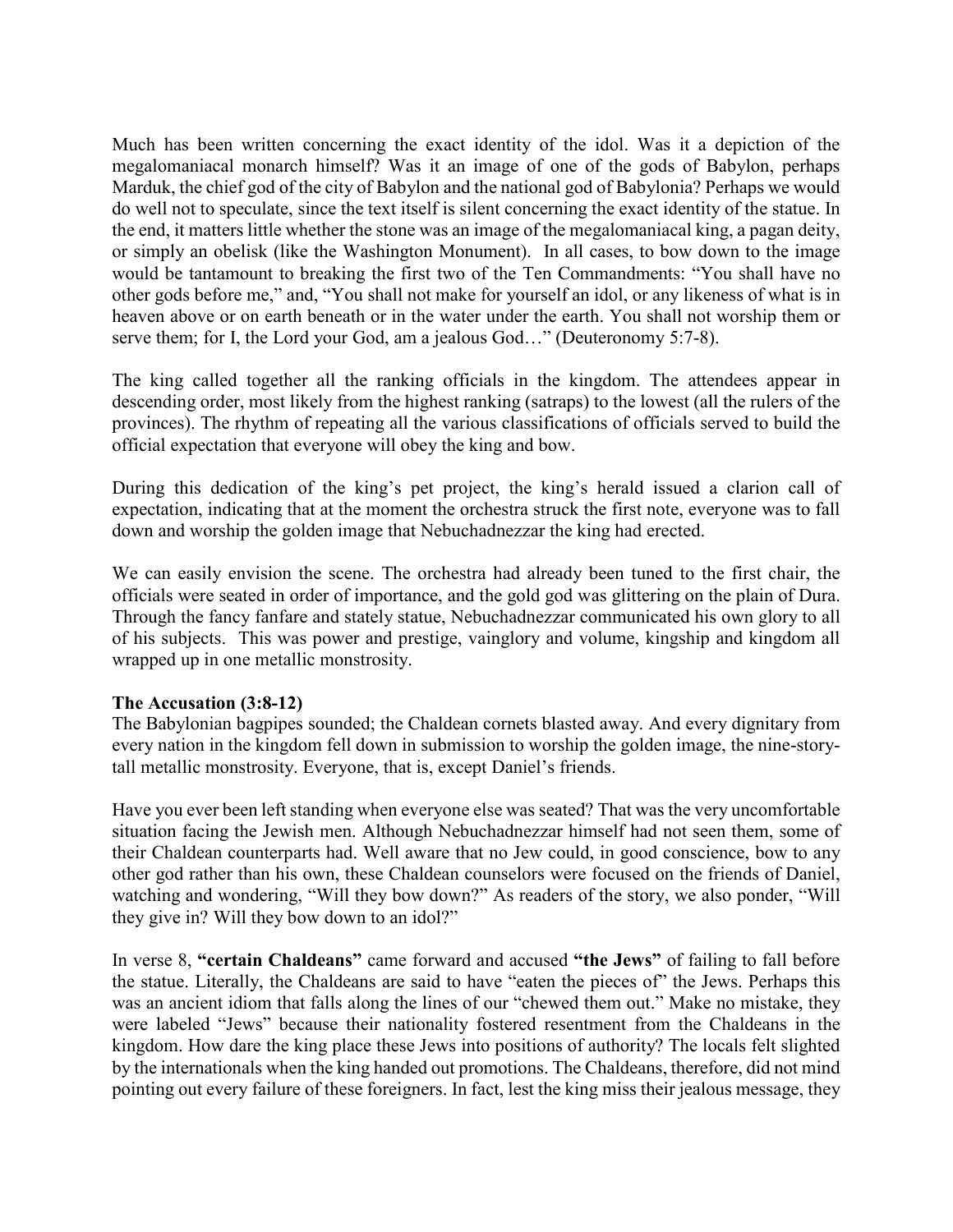clarified their concerns, "There are certain Jews **whom you have appointed** over the administration of the province of Babylon…" (v. 12).

The "Jews" stood out against the people from all the other nations, because they, and perhaps they alone, could not join in the worship of the Babylonian god. The charges against Shadrach, Meshach, and Abednego were three: (1) they paid no attention to the king (and his commands); (2) they did not serve the king's gods; and (3) they refused to worship the golden statue the king himself had set up. The clear penalty for such disobedience was death.

# **The Threat (3:13-15)**

Perhaps it is the simplest exercise in human psychology—pushing the buttons of someone with an inflated ego. All the Chaldeans needed to do was mention the disrespect the Jews had shown the king. Like awakening a sleeping volcano, their calculated conversation with the king resulted in the eruption of his rage, with a clear expression of the conflict between Nebuchadnezzar's kingdom and the kingdom of God.

The king could not have been clearer. He restated, "We'll have the band play one more time, just for you three! Now, when you hear the Babylonian bagpipes strike the first note, you had better bow. If you do not"—look at the rage in his eyes—"you'll go straight to the fiery furnace. There is no god good enough to deliver you from my fierce fire."

The language Nebuchadnezzar used is emphatic (v. 15), "What (at all) god is there?" Perhaps Nebuchadnezzar was thinking that although Yahweh had proven himself powerful by revealing the dream (chapter 2), there was no god who was great enough to be able to protect his followers from death in the furnace. Given his megalomaniacal madness, Nebuchadnezzar may have even been deliberately challenging Yahweh concerning who was going to be greatest in the Chaldean kingdom.

## **The Reply (3:16-18)**

Their faith was NOT in their deliverance, but in their God. Certainly, others have not been delivered—John the Baptist, James (the brother of John), and Stephen. The list of martyrs is endless and continues today. Perhaps the Jewish refugees remembered their psalm well, "The Lord is my light and my salvation; whom shall I fear" (Psalm 27:1).

Perhaps the most pivotal words of the story come in verse 18, "But if not…." The faith of the three Jewish friends was not in deliverance, but, rather, in the goodness of God. Their position reminds us of that of Job, who endured innumerable trials and tribulations. Remember his faithful words, "Though He slay me, yet I will trust him" (Job 13:15). The New Testament counterpart would be the apostle Paul who wanted to glorify God in either his life or his death (Philippians 1:21).

Life and death were the same to Daniel's friends, as long as God's faithfulness was exalted. If God were to choose to save his faithful followers, he would be vindicated. If God chose to let them die a martyr's death, their faithfulness to the end would testify to the glory of their God. In the New Testament, the author of Hebrews noted that God's people do not always fare so well, even when faithful. By faith the flames may be quenched, but in the same faith "others were tortured, not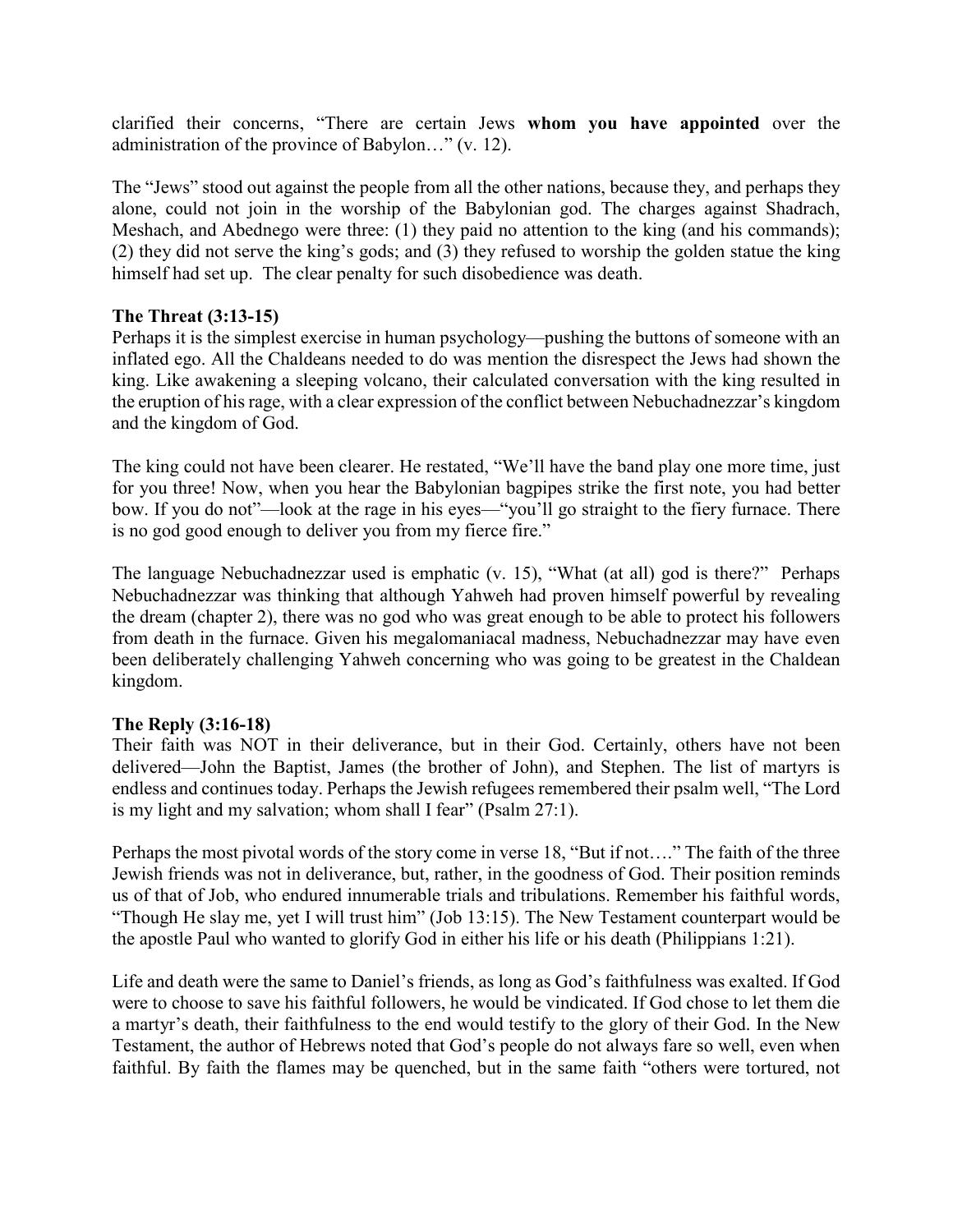accepting deliverance, so that they might obtain a better resurrection…. They were stoned, they were sawn in two, they were tempted, they were slain with the sword…" (Hebrews 11:35, 37).

Each one of us will gladly glorify God as long as he delivers us in our way, on our timetable. True faith is only revealed, however, when God seems to delay our deliverance or to close doors that we were certain he would open. When the biopsy comes back positive, when we are passed over for the position, when the pregnancy tests keep showing negative, when our children disappoint…these situations and a million more call for God's people to be "but if not" kind of followers. We all love God in the sunshine; the real question is can we also love him in the rain? But if not….

## **The Punishment (3:19-23)**

Nebuchadnezzar's ego was publicly bruised in front of international dignitaries. He was certain, therefore, to make burnt toast out of the boys who would not bow. A literal translation of verse 19 is, "…and the image of his face changed." Perhaps this was a pun on the "image" he had set up for worship.

In ancient Mesopotamia, furnaces were used for making bricks, pottery, and metals. We should not be surprised that such a furnace was found on the construction site of the monstrous statue. Imagine an "old milk bottle shaped" furnace with a roof opening for ventilation and a side door for inserting and extracting materials. Old Testament scholar Ronald W. Pierce estimated that the temperatures of such furnaces range from 1650̊-2700̊Fahrenheit. Therefore, heating the furnace seven times hotter than usual is mostly likely an exaggeration for effect. Old Testament scholar Joyce Baldwin interpreted "seven times" as a proverbial expression meaning "as hot as possible" (Proverbs 24:16; 26:16).

Following the king's urgent command, the soldiers moved in such haste and hurry that they had no time to protect themselves from the flames. As they threw the victims into the furnace, the extreme heat, in a twist of irony, extracted the lives of the executioners!

## **The Vindication (3:24-27)**

While, initially, Nebuchadnezzar's narrative called for the Jews to bow, he himself was, in the end, forced to leap to his feet! Nebuchadnezzar was slow to learn, for Daniel had already declared, "There is a God in heaven…" (2:28). Nebuchadnezzar said, "What God?"; the deliverance declares, "Our God, Yahweh!" Not only did Nebuchadnezzar witness Yahweh's faithful followers walking around unharmed in his seven-fold fiery furnace, he also discovered a mysterious fourth man who appeared "like a son of the gods." The word for "gods," 'ĕlāhîn, is actually plural and is sometimes translated "gods." On the other hand, it has the same force of the Hebrew 'ĕlōhîim, which can be translated as either plural, "gods," or as a singular, "God." When denoting the true God, the plural is engaged to express the divine fullness and majesty of God. Therefore, depending upon which translation is used, we have either "the son of the gods" or "the son of God." While many readers find an illusion to Christ in the expression, we must remember these words are spoken by Nebuchadnezzar, a polytheistic king who had no concept of either the Christian trinity or the Christ. Most likely, the pagan king only meant that the fourth figure in the fire was divine. Later, he simply refers to the fourth being as an angel (v. 28).